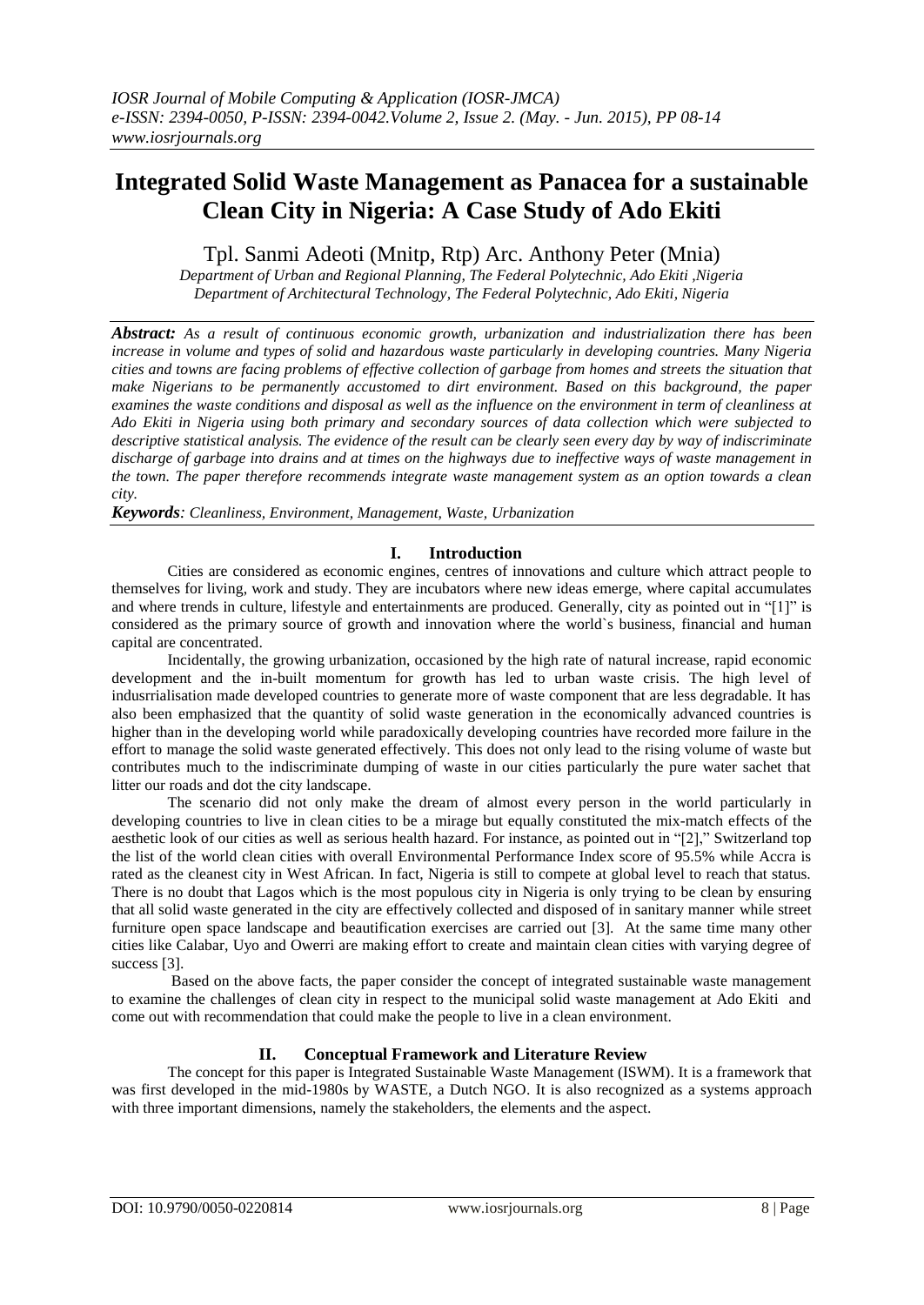

The stakeholders are the people or organization with a stake or interest in solid waste management. The elements are the technical components of a waste management system consisting of a variety of activities, involving reduction, reuse, recycling and composting, operated by a variety of stakeholders. Aspect of the management system includes the entire operational, financial, social, institutional, political, legal and environmental issues which can be used for assessing the situation, determining feasibility, identifying priorities and setting adequacy criteria.

Available records reveal that the world is not only experiencing rapid population growth, but equally witnessing high rate of urbanization and undergoing urban growth as well. For instance, the population of the world as in "[4]," pointed out that it took hundreds of thousand years for the world population to reach 1 billion and in just another 200 years or so it grew sevenfold. In 2011 the global population reached the 7 billion mark and it is projected to climb over 9 billion by 2050. Likewise, as also pointed out in "[5]," the proportion of the world population living in the urban which was only 3 percent in 1800, by 1900 almost 14 percent were urbanites of which 12 cities had 1 million or more inhabitants while in 1950 about 30 percent of the world population resided in urban centers with numbers of cities of million people grown to 83. In fact, available records as in "[6],"revealed that in 1950 about 733 million people or 29 percent of world population lived in urban areas and by 2005 the people had reached about 3.172 billion or 49 percent of the world population and projected to hit 4.9 billion or 61 percent by 2030.

Increase in population as a result of urbanization and industrialization together with the rising standard of the living of citizens contributed a lot of the growth and variety of waste being generated daily in our cities It is estimated that in 2006 the total amount of **municipal solid waste (MSW)** generated globally reached 2.02 billion tones, representing a 7% annual increase since 2003 [7]. It is further estimated that between 2007 and 2011, global generation of municipal waste will rise by 37.3%, equivalent to roughly 8% increase per year. At the same time as pointed out in "[8]," the amount of waste generated in Lagos rose from 50 metric tones in 1960 to over 150 metric tons in 1971. However, with the ever increasing population, which is estimated to be over 15 million, Lagos, the country's commercial nerve centre has been trapped in mounting heaps of waste,

Unfortunately, the increasing volume of waste as a result of developmental changes in our cities does not only make effective waste disposal a failure but equally the waste the main sources of environmental challenges, particularly in keeping a clean city. This is due to the fact that waste evacuated, perpetually lag behind the rate of generation of waste. The data as in "[9]," shows waste collection rates for cities in low- and middle income countries generally in the range of 10-90%, which means that large portions of the population receive no services at all, and much waste ends up in the environment pollution and uncleanness. At the same time, it is estimated that between 30 and 50 percent of garbage in urban areas of Africa cities remain uncollected. The explanation as in "[10]," clearly indicated a change in East Africa from an efficient Municipal solid waste management (MSWM) system of the colonial days as a result of the lower urban population and adequate resources to the current status that displays inefficiencies. As a matter of fact, in most urban areas only a small fraction of the wastes generated daily is collected and safely disposed. For instance the percentage collected for Nairobi, Kampala and Dar es Salaam respectively are as in "[11]," 45% ,"[12];""[10]" 43% and"[13]," 30%. The situation is the same in West Africa. For instance, as observed in "[14],"Accra which generated between 1500 and 1800 tons of waste per day could only disposed 1200 tons per day and attributed this to poorly maintained equipment and road design. In Nigeria the rate at which waste is being currently generated is about 70 percent as compared to the total rate of its disposal which is 30 percent with dehumanizing effect.[15]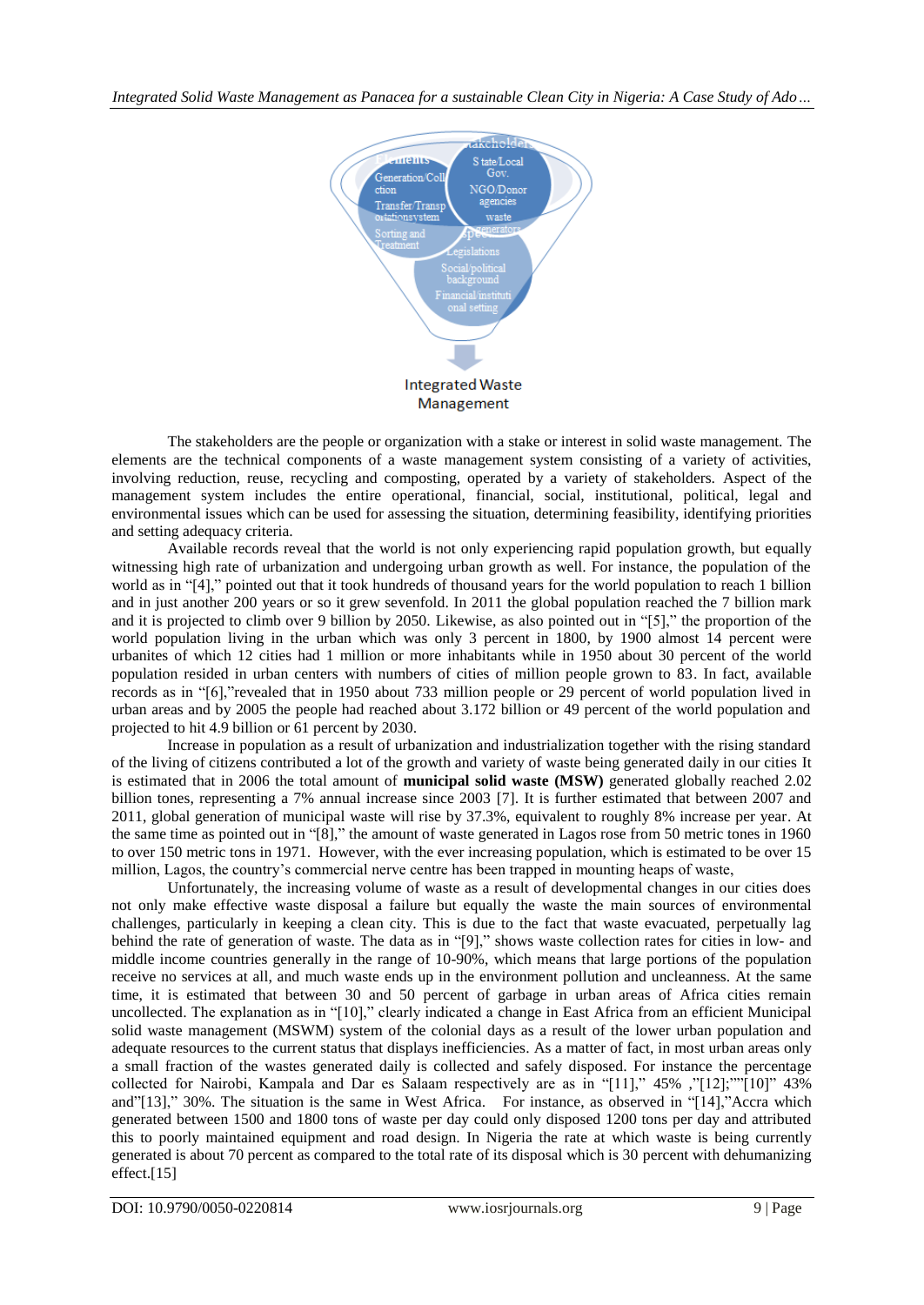In fact, government has to face a lot of problem in keeping cities clean and clear particularly in developing countries. This is simply because management of solid waste for a clean city really demands huge fund. Solid waste management as explained in "[16]," represents 20-50% of a city's budget, with 80-90% of that spent on waste collection. The urban areas of Asia were estimated to spend about \$25 billion on solid waste management each year in 1998,"[17]" Unhealthy and poor environment costs the federal government of Nigeria a whopping \$50 million about N10billion (Naira) annually".[18]" Hence, clean cities spend a substantial proportion of their available recurrent budget on solid waste management.

Available records revealed that most of the clean cities of the world are in developed world particularly north of equator. For instance, as pointed out in "[19]," 23 of the clean cities are located above the equator while only two were below, making the north cleaner than the south. According to the World Bank except New Zealand all other clean cities countries are super rich. As a matter of fact, excellent infrastructure good planning energy production recycling are some of the key points that normally looked upon when a city is being considered for cleanest

#### **III. Study Area and Methods**

The study area is Ado Ekiti, the state capital of Ekiti State. The metamorphosis of the town from local government headquarter to state capital actually led to the transformation of the physical landform of the town through the establishment of some higher institutions, promotion of economic activities in terms of commercial activities and light industries. All these equally contributed immensely to the population growth of the town. For instance, the past population census revealed that the population of the town which was about 20,000 in 1921, rose to over 150,000 in 1963, jumped to almost 400,000 by 2006 population census and projected to 500,000 for 2015. The rapid population growth tremendously influenced the physical development and expansion of the town. For instance, as in "[20]" the area of the town increased from  $6.9 \text{km}^2$  in 1961 to about 36.7km<sup>2</sup> in 2006. Based on this development, the housing stocks in all the 20 enumeration wards of the town are now currently projected to about 5000.

The method for the study area involved primary and secondary survey. The primary survey was designed to collect data on how waste are generated and disposed at working and living area of respondents across the 20 wards of the city. The secondary data takes account of relevant data of agencies involved in waste management. The design instruments for the survey are Field Observation, Questionnaires and well structured interview. The field observation takes account of the strategic locations of waste bins and indiscriminate waste dump spots across the city. A total number of 480 questionnaires were distributed to households in all systematically sampled buildings in the 20 wards of the town. The sampled buildings were based on the size of these wards. In the core areas of the town where the size of these wards are small, twenty buildings were sampled in each ward while twenty five buildings were sampled in each other wards of the town.

The collected data were analyzed using the descriptive statistics. The descriptive analysis involves the use of quantitative tables for the presentation of the data.

#### **IV. Result of Findings**

The research findings of the paper were divided into four major sections, namely the socio-economic background of the respondents, waste analysis, waste management and Environmental conditions.

**Socio-economic background:** The result of the findings as indicated in Table 1 revealed that about 52 percent of the respondents have tertiary education as background and it is closely followed by secondary education. Unfortunately, majority of these respondents were low income earners with salary less than 50,000 Naira per month. As a matter of facts, those that earn over 100,000Naira per month were less than 10 percent. The findings equally revealed that institutions formed the major bedrock of economic activity of the respondents in the

| Table 1: Social-economic background |                         |         |  |
|-------------------------------------|-------------------------|---------|--|
| <b>Background</b>                   | <b>Total respondent</b> | Percent |  |
| <b>Education</b>                    |                         |         |  |
| Primary                             | 31                      | 6.45    |  |
| Secondary                           | 199                     | 41.47   |  |
| Tertiary                            | 250                     | 52.08   |  |
| <b>Economic activity</b>            |                         |         |  |
| Commercial                          | 104                     | 2.91    |  |
| Industrial                          | 72                      | 5.63    |  |
| Institution                         | 294                     | 61.25   |  |
| <b>Income</b>                       |                         |         |  |
| Less than $50,000$                  | 278                     | 57.91   |  |
| Between 500000-100000               | 137                     | 28.54   |  |
| Over 100000                         | 65                      | 13.54   |  |

Source: fieldwork 2015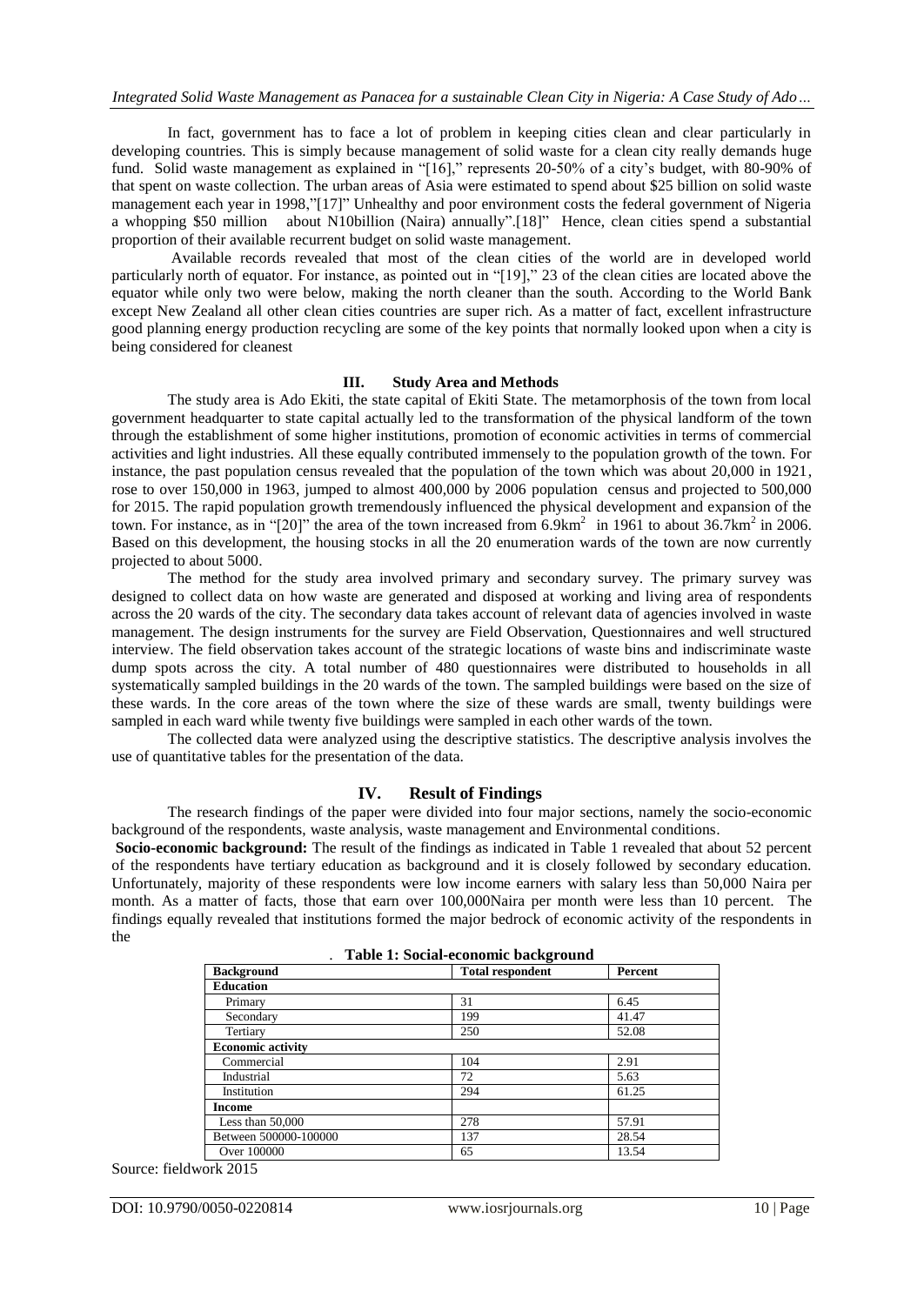**Waste analysis:** From the analysis shown in the table below, it is obvious that organic waste food products were highly rated by 75 percents respondents in the town. This was followed by rubber/plastic related materials with 45 percent respondents.. It was also noted that residential area formed the major source of solid waste. At the same time, industrial activity contributed the least percentage of solid waste. Majority of the respondents considered self disposal of waste as the most common disposal system and this was followed by public waste disposal system.

**Table 2: Waste analysis**

| $1$ avit $2$ . $\gamma$ asit analysis |                     |         |               |         |                    |         |  |  |
|---------------------------------------|---------------------|---------|---------------|---------|--------------------|---------|--|--|
|                                       | <b>Highly rated</b> |         | Average rated |         | <b>Least rated</b> |         |  |  |
| <b>Type of Waste</b>                  | Respdt No           | Percent | Respdt No     | Percent | Respdt No          | Percent |  |  |
| Organic food product                  | 360                 | 75      | 120           | 25      |                    |         |  |  |
| Rubber/Plastic product                | 67                  | 13.96   | 216           | 45      | 197                | 41.07   |  |  |
| Paper product                         | 52                  | 10.83   | 185           | 38.54   | 243                | 50.62   |  |  |
| Metal/Glass product                   |                     |         | 15            | 3.12    | 465                | 96.88   |  |  |
| <b>Source of Waste</b>                |                     |         |               |         |                    |         |  |  |
| Residential                           | 427                 | 88.96   | 53            | 11.04   |                    |         |  |  |
| Commercial                            | 38                  | 7.92    | 250           | 52.08   | 192                | 40      |  |  |
| Industrial                            |                     |         | 17            | 3.54    | 463                | 96.46   |  |  |
| Institutional                         | 14                  | 2.92    | 178           | 37.08   | 283                | 60      |  |  |
| <b>Method of Disposal</b>             |                     |         |               |         |                    |         |  |  |
| Self disposal                         | 480                 | 100     |               |         |                    |         |  |  |
| Public disposal                       | ۰                   |         | 380           | 79.17   | 100                | 20.83   |  |  |
| Private disposal                      | ۰                   |         | 100           | 20.83   | 380                | 79.17   |  |  |

Source: fieldwork 2015

**Environmental condition** The respondents' analyses of the environment indicate that about 68 percent have unkept road network while 5 percent are not connected with road network. Although 68 percent respondents indicate non- availability of river channel in their environment while 32 responded that their environment has polluted river channel. However 46 percent respondents experience unkept water drainage in their environment. According to the available data, almost 85 percent respondents indicated that their environment lack public waste bins and at the same time 52 percent respondents have their environment blessed with unkept vacant land.

| таріс э. епунушнентаг социнону |                      |         |                             |         |                         |         |  |
|--------------------------------|----------------------|---------|-----------------------------|---------|-------------------------|---------|--|
|                                | <b>Not Available</b> |         | <b>Available but unkept</b> |         | Available and well kept |         |  |
|                                | Respdt No            | Percent | Respdt No                   | Percent | Respdt No               | Percent |  |
| Road network                   | 24                   |         | 326                         | 67.92   | 130                     | 27.08   |  |
| Water drainage                 | 153                  | 31.88   | 220                         | 45.83   | 107                     | 22.29   |  |
| River channel                  | 302                  | 62.91   | 154                         | 32.08   | 24                      |         |  |
| Public waste bin               | 408                  | 85      | 57                          | 11.88   | 15                      | 3.12    |  |
| Vacant land                    | 182                  | 37.91   | 249                         | 551.88  | 49                      | 10.21   |  |

**Table 3: Environmental conditions**

Source: field work 2015

**Waste management analysis:** The management of waste was sole responsibility of state government through Ekiti State Waste Management Board until 2010 when selected private companies were allowed to participate in the management of solid waste in the town. The board initially made provision for twelve waste bins which were strategically distributed across the town and in 2014 another batch of fifteen were added. It is equally important to note that the number of sweepers employed to maintain the major streets stood at one hundred and twenty in 2003 and rose to two hundred and fifty in 2014.

The town had only one dumpsite as at 2007 and became three in 2014. The number of vehicles engaged for disposal of waste to the dump site increased from three in 2003 to twelve in 2014 while the drivers employed jumped from three in2003 to fifteen in 2014.

| 1 abie 4: Waste management analysis |              |                |                |               |  |
|-------------------------------------|--------------|----------------|----------------|---------------|--|
|                                     | 2003         | 2007           | 2010           | 2014          |  |
| No of Agency                        |              |                | 4              | 3             |  |
| <b>Staff</b>                        |              |                |                |               |  |
| Sweepers                            | 120          | 150            | 200            | 250           |  |
| Drivers/Operators                   | 3            | 6              | 15             | 15            |  |
| <b>Operators Assistant</b>          | 7            | 12             | 32             | 32            |  |
| Adm staff                           |              |                |                |               |  |
| <b>Vehicles</b>                     |              |                |                |               |  |
| Tipper                              |              | $\overline{c}$ | 3              | $\mathcal{R}$ |  |
| Tractor                             | $\mathbf{3}$ | 3              | 6              | 6             |  |
| Trunks                              |              |                | $\overline{c}$ | $\mathcal{R}$ |  |
| Tricycles                           |              |                |                |               |  |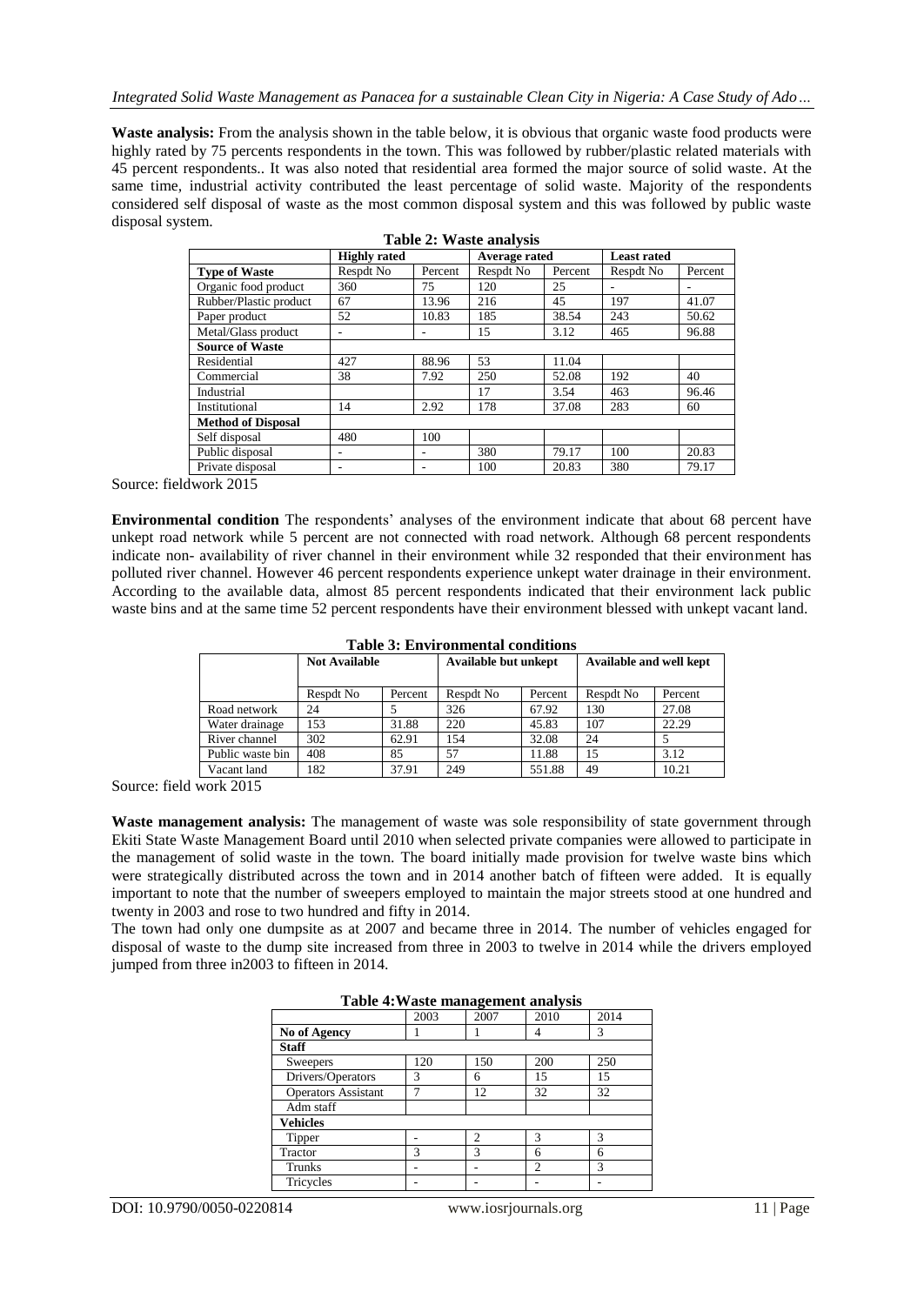| Levelers              |         |         |         |         |  |
|-----------------------|---------|---------|---------|---------|--|
| <b>Waste Depot</b>    |         |         |         |         |  |
| Landfill              |         | ۰       |         | -       |  |
| Dumpsite              |         |         |         |         |  |
| <b>Recovery</b>       |         |         |         |         |  |
| <b>Capital budget</b> | 3400000 | 1200000 | 2500000 | 4600000 |  |

Sources: Author compilation

### **V. Discussion of Findings**

The facts that the town witnessed rapid population growth, physical development and expansion over the years tell much on the amount of waste being generated. This is simply because as population increases the waste generation increases. At the same time, organic products of domestic food remnants popularly known as garbage formed the major waste generated as a result of the fact that residential sector was rated the highest generator of waste.

Unfortunately, majority of these wastes which are self disposed is a clear indication of low participation of all stakeholders particularly the NGO and donor agencies. As a matter fact, the low participation of all stakeholders actually contributed much to non availability of public dustbins in residential areas and therefore made dropping of waste in drainage and water channel to be a popular phenomenon as could be seen in the plate below.

**Plate 1: Ureje River with solid Pollutants**



#### Source: Fieldwork 2015

The aspect of waste management in the town has nothing to write home about as a result of ineffective legislations and the altitudinal behavior of the people. These ineffective legislations and lack of control of human behaviors have no doubt contribute immensely to improper handling of waste which has become obvious in waste management where the existing system appears to be incapable of coping with the mountain of waste generated and heaped on the road side as shown in plate two . The situation of shortage of fund allocation as well as improper organization structure and control eventually become the main sources of environmental challenges, particularly in keeping a clean cit



**Plate 2: Illegal waste disposal and Legal dumpsites**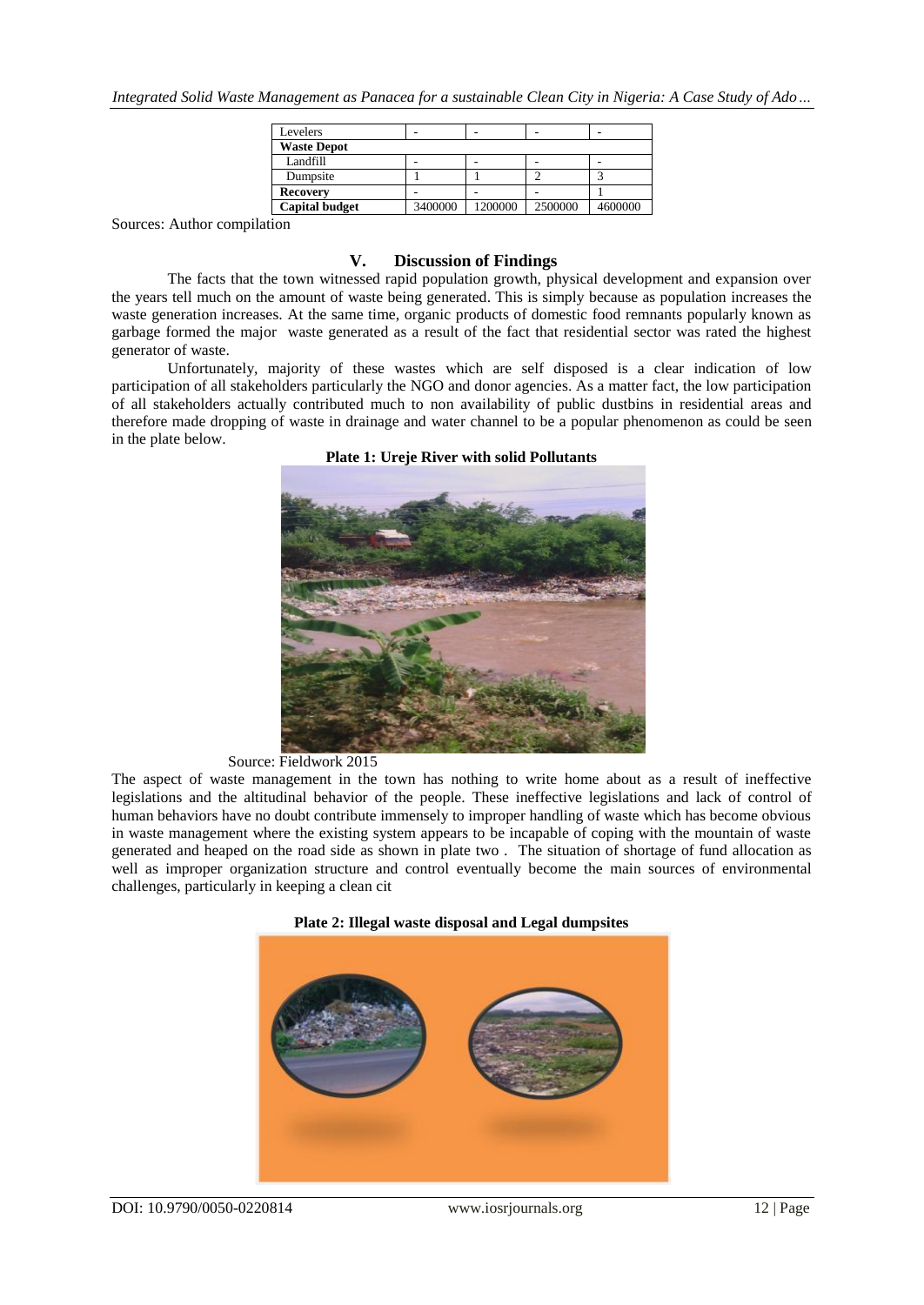For instance, the shortage of personnel coupled with inadequate plants and equipments are indicators of poor evacuation and transportation system of waste management as shown in plate 3.The situation has resulted to mountains of indisposed waste at various located waste bins that were lopsidedly distributed against the residential areas where waste are heavily generated. The fact that recovery process in the town is still at infancy stage make sorting of waste to be alien. At the same time, lack of landfill has led to the indiscriminate dumping of waste at dumpsites which has not only resulted to mountains of refuse but equally constitute another environmental pollution. (See also plate 2)



**Plate 3: The poor transport method**

Source: fieldwork 2015

# **VI. Conclusion and Recommendations**

Obviously, increasing population of cities and urban settlements has no doubt contributed a lot to the growth and variety of waste being generated daily by their citizens. It is also observed that poverty, altitudinal behavior, low level of environmental awareness and poor governance actually led to the ineffective waste management system. At the same time, this has made continuous indiscriminate disposal of solid waste to be the order of the day which in turn makes the town unclean.

In order to address these challenges, the following issues must be addressed:

- Government must not only enact waste management laws they must educate the public properly about the laws especially youth in the school. There must be adequate enlightenment campaign for the adult on the importance and method of achieving clean environment. In order to keep the major routes free of refuse, government must make provision for adequate litter bins along the route at reasonable distance for pedestrians to drop their waste and also ensure regular collection and maintenance. At the same time, government is expected to take care of the proper collection of refuse in various offices and institutions.
- The local government which is the nearest organ to the people must rise to its constitutional role of waste management by purchasing enough disposal bins to be placed at various locations within the residential district where it will be convenient for residents and be accessible to local government disposal van. The local government must also employ more hands for collection of waste from individual home with payment of token fees for the evacuation exercises.
- The participation of private sector in the management of solid waste is imperative. In this respect, the collection of waste at the commercial district of the town should be the responsibilities of private waste management agency. The agency will have to negotiate with the people of the district in terms of agreement for the collection of the waste.
- The treatment of waste and resources recovery should be the responsibility of both the private and public sectors. The State Waste Management Board should be well funded to take adequate care of all dumpsites and to procure necessary equipment and tools for the provision of a sanitary landfill that could be properly treated and maintained. At the same time resource recovery methods of waste disposal such as composting, recycling and re-use should be emphasized. This will ensure the full exploitation of the long-neglected energy material potentials of solid wastes.